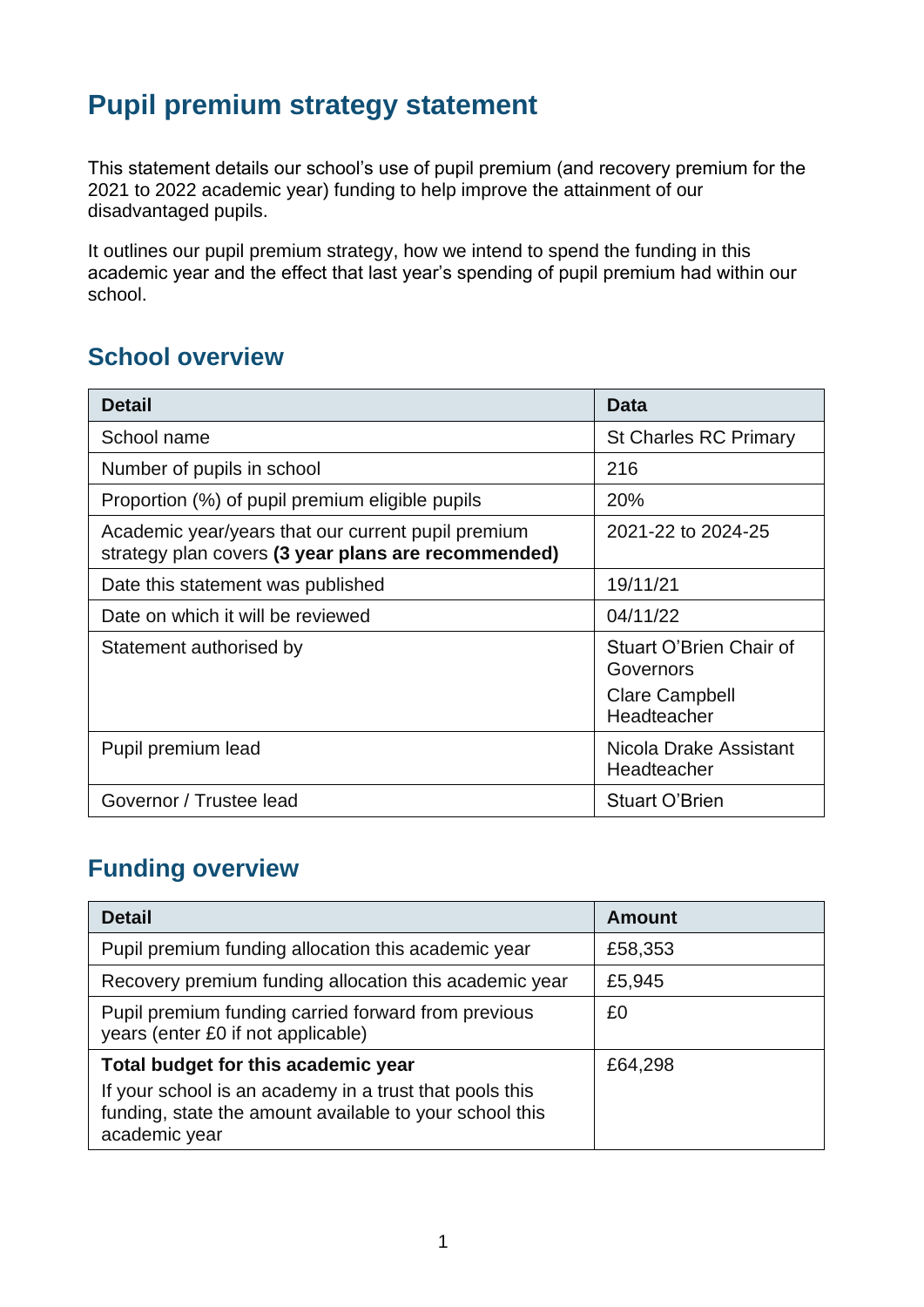# **Part A: Pupil premium strategy plan**

#### **Statement of intent**

Our intention is that all pupils, irrespective of their background or the challenges they face, make good progress and achieve high attainment across all subject areas. The focus of our pupil premium strategy is to support disadvantaged pupils to achieve that goal, including progress for those who are already high attainers.

We will consider the challenges faced by vulnerable pupils, such as those who have a social worker and young carers. The activity we have outlined in this statement is also intended to support their needs, regardless of whether they are disadvantaged or not.

High quality teaching is at the heart of our approach, with a focus on areas in which disadvantaged pupils require the most support. This is proven to have the greatest impact on closing the disadvantage attainment gap and at the same time will benefit the non-disadvantaged pupils in our school. Implicit in the intended outcomes detailed below, is the intention that non-disadvantaged pupils' attainment will be sustained and improved alongside progress for their disadvantaged peers.

Our strategy is also integral to wider school plans for education recovery, notably in its targeted support through the National Tutoring Programme for pupils whose education has been worst affected, including non-disadvantaged pupils.

Our approach will be responsive to common challenges and individual needs, rooted in robust diagnostic assessment, not assumptions about the impact of disadvantage. The approaches we have adopted complement each other to help pupils excel. To ensure they are effective, we will:

- Ensure disadvantaged pupils are challenged in the work that they are set.
- Act early to intervene at the point need is identified.
- Adopt a whole school approach in which all staff take responsibility for disadvantaged pupils' outcomes and raise expectations of what they can achieve.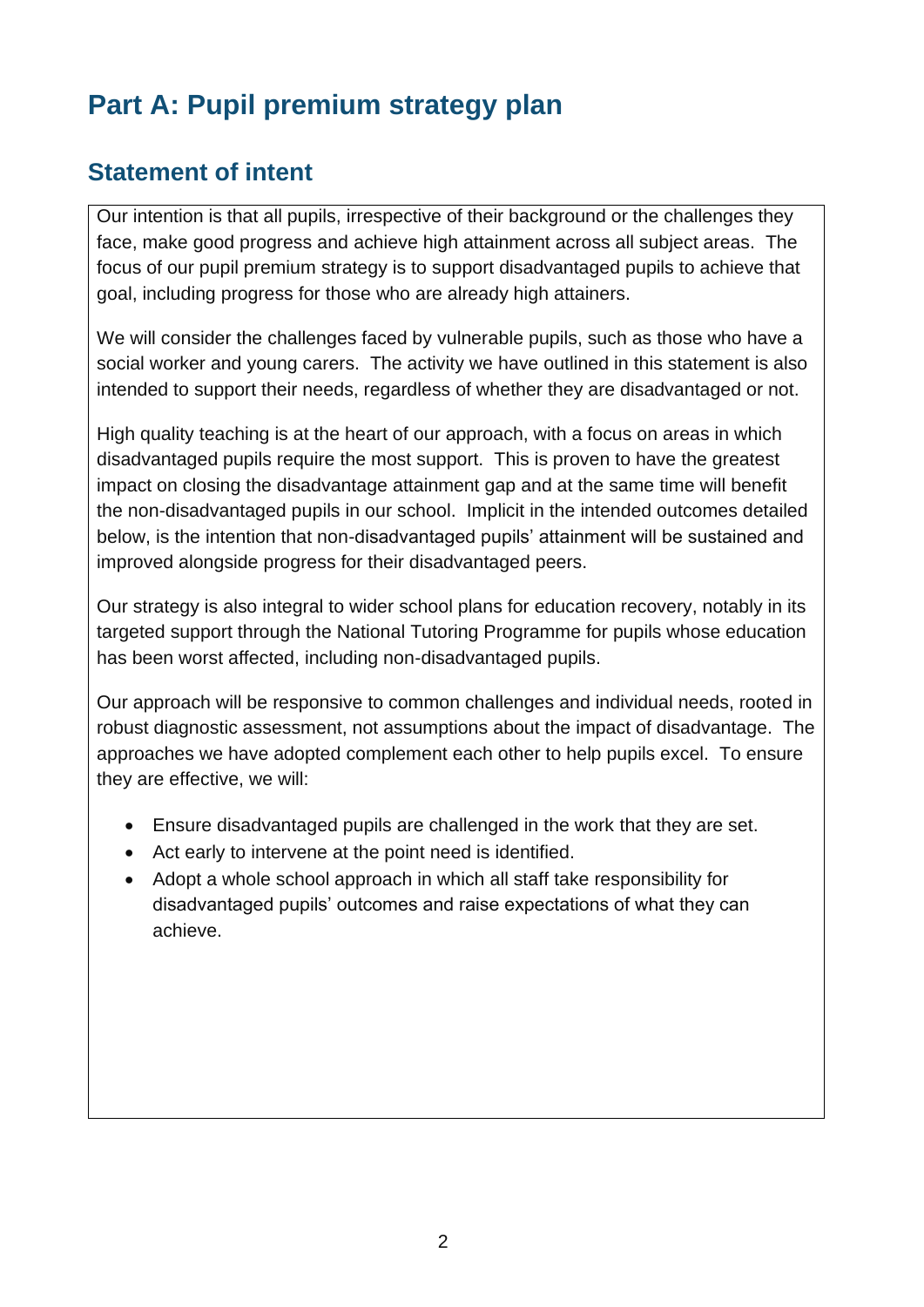# **Challenges**

This details the key challenges to achievement that we have identified among our disadvantaged pupils.

| <b>Challenge</b><br>number | <b>Detail of challenge</b>                                                                                                                                                                                                                                                                                                                                      |
|----------------------------|-----------------------------------------------------------------------------------------------------------------------------------------------------------------------------------------------------------------------------------------------------------------------------------------------------------------------------------------------------------------|
| 1                          | Assessments, observations and discussions with pupils indicate under-<br>developed oral language skills and vocabulary gaps among many<br>disadvantaged pupils. These are evident from Nursery trough to KS2 and in<br>general, are more prevalent among our disadvantaged pupils than their peers.                                                             |
| 2                          | Assessments, observations and discussions with pupils suggest<br>disadvantaged pupils generally have greater difficulties with phonics that their<br>peers. This negatively impacts their development as readers.                                                                                                                                               |
| 3                          | Internal and external (where available) assessments indicate that maths<br>attainment among disadvantaged pupils is significantly below that of non-<br>disadvantaged pupils.                                                                                                                                                                                   |
|                            | On entry to Reception class in the last 3 years, between 60-70% of our<br>disadvantaged pupils arrive below age-related expectations compared to 20-<br>30% of other pupils. This gap remains steady to the end of KS2                                                                                                                                          |
| 4                          | Our assessments and observations indicate that the education and well-being<br>of many of our disadvantaged pupils have been impacted by partial school<br>closures to a greater extent than for other pupils. These findings are<br>supported by national studies.                                                                                             |
|                            | This has resulted in significant knowledge gaps leading to pupils falling further<br>behind age-related expectations, especially in maths.                                                                                                                                                                                                                      |
| 5                          | Our assessments (including wellbeing survey) observations and discussions<br>with pupils and families have identified social and emotional issues for many<br>pupils, notably due to bereavement and a lack of enrichment opportunities<br>during school closure. These challenges particularly affected disadvantaged<br>pupils, including their attainment.   |
|                            | Teacher referrals for support have markedly increased during the pandemic.<br>11 pupils have been bereaved during the pandemic, of whom 6 are<br>disadvantaged, currently require additional support with social and emotional<br>needs, with 11, 6 of whom are disadvantaged receiving weekly art therapy with<br>a bereavement specialist art psychotherapist |
| 6                          | Our attendance data over the last 3 years indicates that attendance among<br>disadvantaged pupils has been between 6% lower than for non-disadvantaged<br>pupils.                                                                                                                                                                                               |
|                            | 9% of disadvantaged pupils have been 'persistently absent' compared to 3% of<br>their peers during that period. Our assessments and observations indicate that<br>absenteeism is negatively impacting disadvantaged pupils' progress.                                                                                                                           |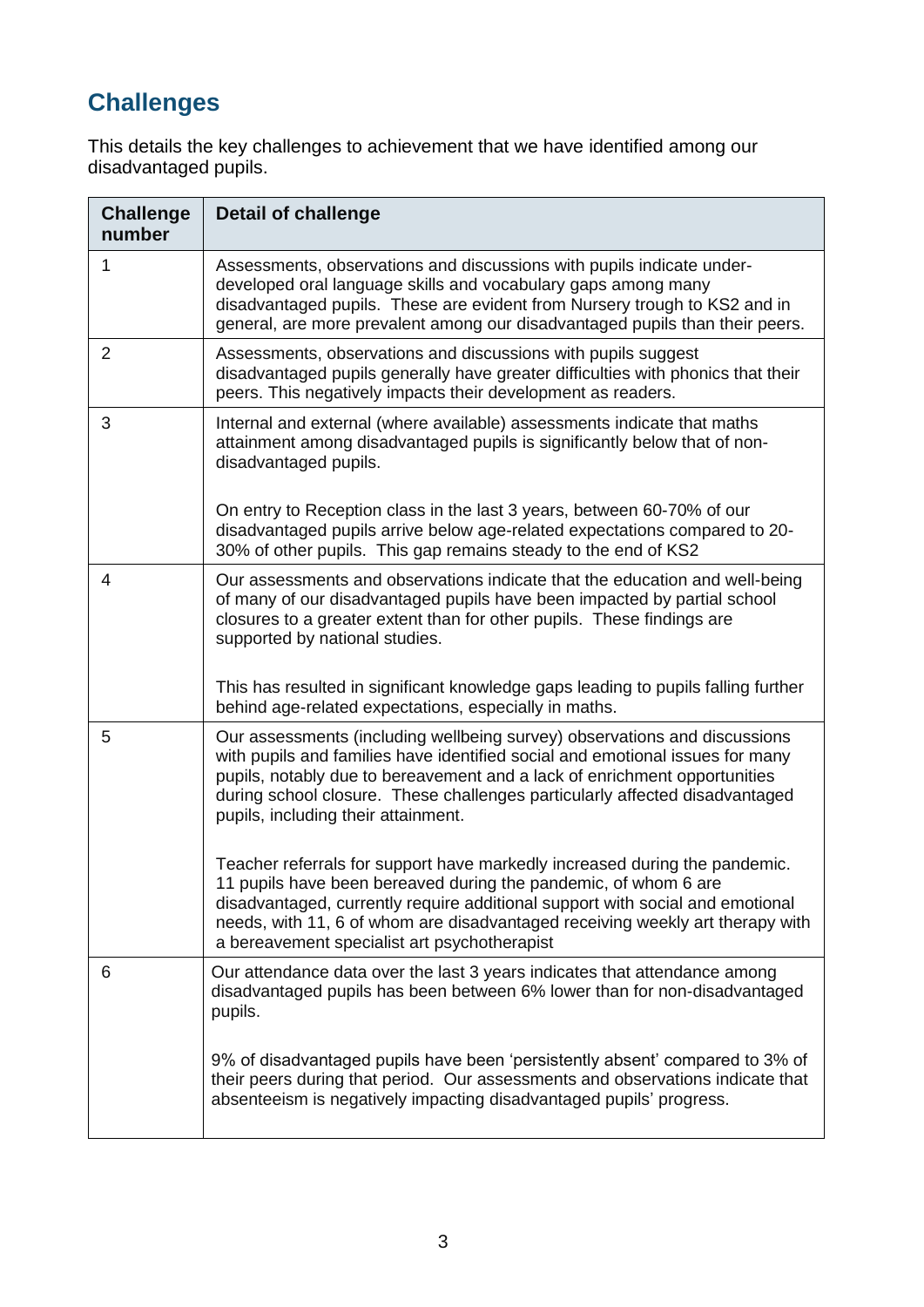## **Intended outcomes**

This explains the outcomes we are aiming for **by the end of our current strategy plan**, and how we will measure whether they have been achieved.

|    | <b>Intended outcome</b>                                                                                                       | <b>Success criteria</b>                                                                                                                                                                                                                                                                                                                                                                                                                          |  |
|----|-------------------------------------------------------------------------------------------------------------------------------|--------------------------------------------------------------------------------------------------------------------------------------------------------------------------------------------------------------------------------------------------------------------------------------------------------------------------------------------------------------------------------------------------------------------------------------------------|--|
| 1. | Improved oral<br>language skills and<br>vocabulary among<br>disadvantaged pupils.                                             | Assessments and observations indicate significantly<br>improved oral language among disadvantaged pupils. This<br>is evident when triangulated with other sources of<br>evidence, including engagement in lessons, book scrutiny<br>and ongoing formative assessment.                                                                                                                                                                            |  |
| 2. | Improved reading<br>attainment among<br>disadvantaged pupils.                                                                 | KS2 reading outcomes in 2024-25 show that more than 80% of<br>disadvantaged pupils met the expected standard.                                                                                                                                                                                                                                                                                                                                    |  |
| 3. | Improved maths<br>attainment for<br>disadvantaged<br>pupils at the end of<br><b>KS2.</b>                                      | KS2 maths outcomes in 2024-25 show that more than 80% of<br>disadvantaged pupils met the expected standard.                                                                                                                                                                                                                                                                                                                                      |  |
| 4. | To achieve and<br>sustain improved<br>wellbeing for all<br>pupils in our school,<br>particularly our<br>disadvantaged pupils. | Sustained high levels of wellbeing from 2024-25 demonstrated<br>by:<br>Qualitative data from student voice, student and parent<br>surveys and teacher observations<br>A significant increase in participation in enrichment<br>activities, particularly among disadvantaged pupils<br>Bereavement and grief support through art<br>$\bullet$<br>psychotherapy for our bereaved pupils                                                            |  |
|    | 5. To achieve and<br>sustain improved<br>attendance for all<br>pupils, particularly our<br>disadvantaged pupils               | Sustained high attendance from 2024-25 demonstrated by:<br>The overall absence rate for all pupils being no more<br>$\bullet$<br>than 5% and the attendance gap between disadvantaged<br>pupils and their non-disadvantaged peers being reduced<br>by 10%<br>The percentage of all pupils who are persistently absent<br>$\bullet$<br>being below 5% and the figure among disadvantaged<br>pupils being no more that 10% lower than their peers. |  |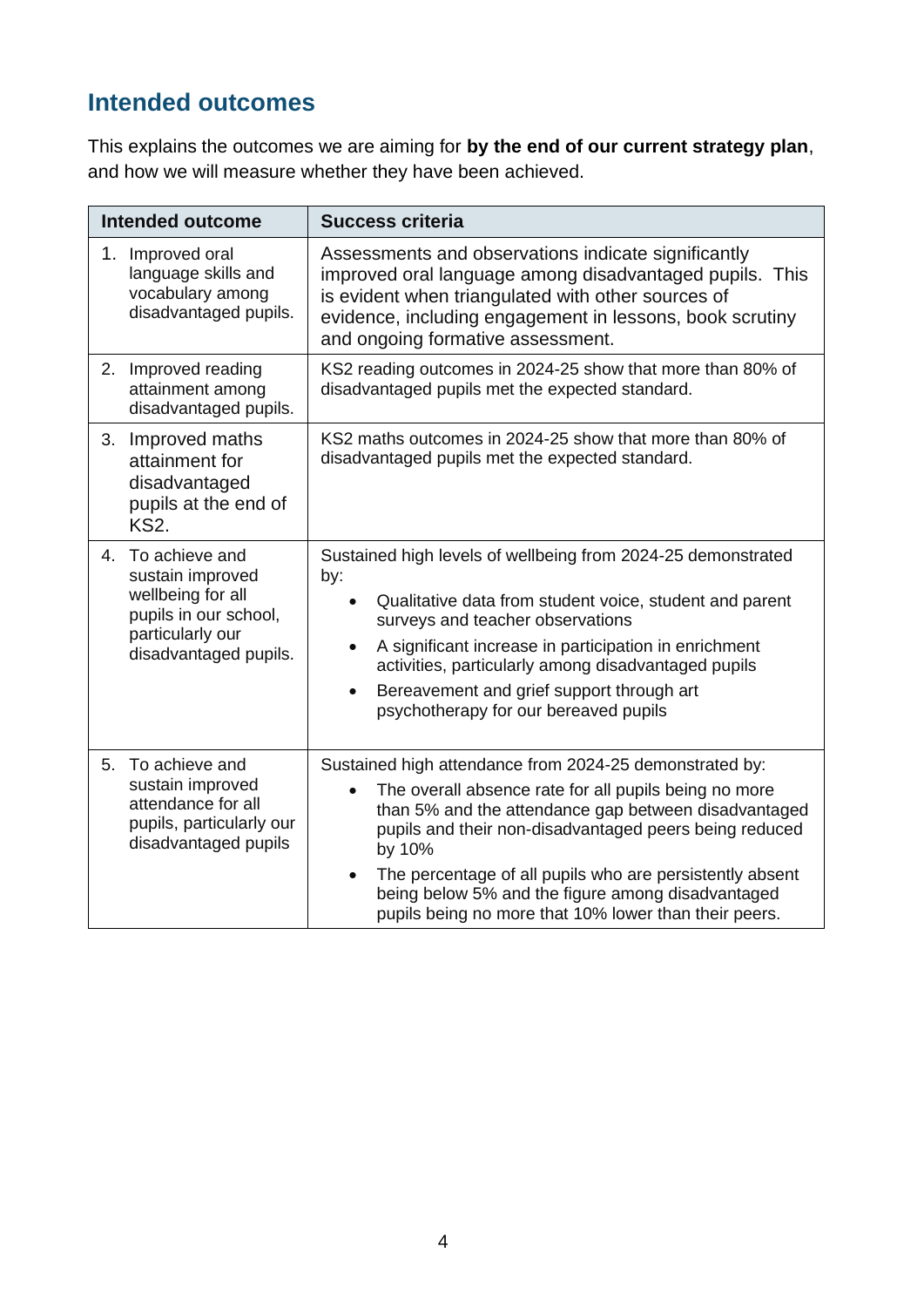## **Activity in this academic year**

This details how we intend to spend our pupil premium (and recovery premium funding) **this academic year** to address the challenges listed above.

#### **Teaching (for example, CPD, recruitment and retention)**

Budgeted cost: £19,451

| <b>Activity</b>                                                                                                                                                                                                                                                          | <b>Evidence that supports this</b><br>approach                                                                                                                                                                                                                                                                                                               | <b>Challenge</b><br>number(s)<br>addressed |
|--------------------------------------------------------------------------------------------------------------------------------------------------------------------------------------------------------------------------------------------------------------------------|--------------------------------------------------------------------------------------------------------------------------------------------------------------------------------------------------------------------------------------------------------------------------------------------------------------------------------------------------------------|--------------------------------------------|
| Purchase of standardised<br>diagnostic assessment.<br>Training for staff to ensure<br>assessments are interpreted<br>and administered correctly.                                                                                                                         | Standardised tests can provide reliable<br>insights into the specific strengths and<br>weaknesses of each pupil to help ensure<br>they receive the correct additional support<br>through interventions and teacher<br>instruction.<br>https://educationendowmentfoundation.org.<br>uk/guidance-for-teachers/assessment-<br>feedback                          | 1, 2, 3, 4                                 |
| Embedding dialogic<br>activities across the school<br>curriculum. These can<br>support pupils to articulate<br>key ideas, consolidate<br>understanding and extend<br>vocabulary. We will<br>purchase resources and<br>fund ongoing teacher<br>training and release time. | There is a strong evidence base that<br>suggests oral language interventions<br>including dialogic activities such as high-<br>quality classroom discussion, are<br>inexpensive to implement with high impact<br>on reading.<br>https://educationendowmentfoundation.org.<br>uk/education-evidence/teaching-learning-<br>toolkit/oral-language-interventions | 1                                          |
| <b>Elklan and NELI resources</b><br>embedded across EYFS<br>and KS1                                                                                                                                                                                                      | Elklan<br>https://www.elklan.co.uk/<br><b>NELI</b>                                                                                                                                                                                                                                                                                                           |                                            |
| Talk for writing training<br>delivered to all staff                                                                                                                                                                                                                      | https://www.teachneli.org/<br><b>EEF</b><br>https://educationendowmentfoundation.org.<br>uk/education-evidence/guidance-                                                                                                                                                                                                                                     | 1                                          |
| Staff attend OUP RfP to<br>improve reading for<br>pleasure across the whole<br>school. Development of<br>whole school library, whole                                                                                                                                     | reports/effective-professional-development<br><b>Talk for Writing</b><br>https://www.talk4writing.com/                                                                                                                                                                                                                                                       | 1                                          |
| school texts, book blankets,<br>staff reading for pleasure<br>display                                                                                                                                                                                                    | <b>OUP RfP</b><br>https://ourfp.org/<br>https://ourfp.org/finding/reading-teachers-<br>teachers-who-read-and-readers-who-<br>teach/                                                                                                                                                                                                                          | 1,2                                        |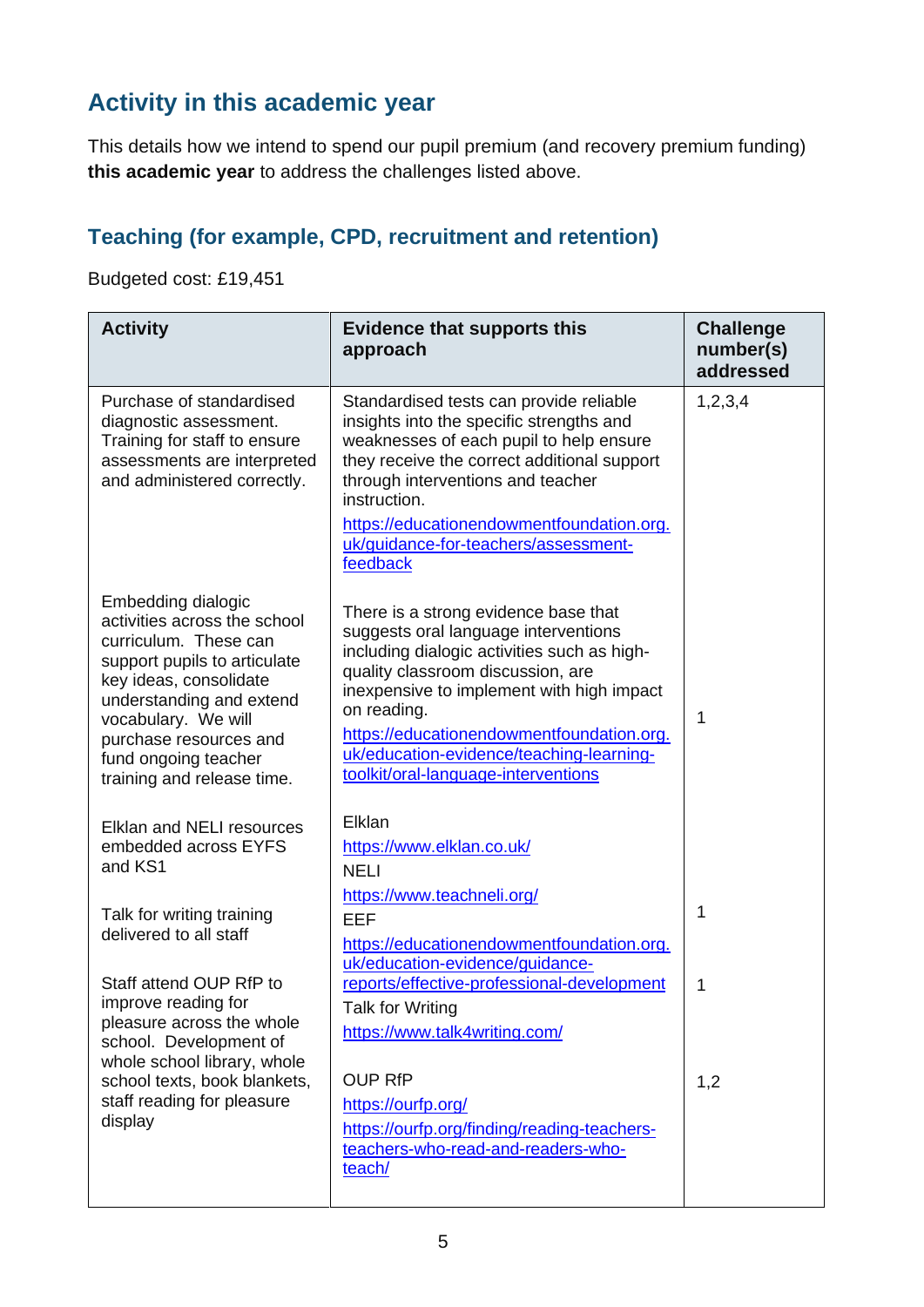| Ensure staff use evidence-<br>based whole-class teaching<br>interventions<br>Purchase a DfE validated<br><b>Systematic Synthetic</b><br>Phonics programme to<br>secure stronger phonics<br>teaching for all pupils.                                                                         | https://educationendowmentfoundation.org.<br>uk/news/five-evidence-based-strategies-<br>pupils-with-special-educational-needs-send<br>Phonics approaches have a strong<br>evidence base that indicates a positive<br>impact on the accuracy of word reading<br>(though not necessarily<br>comprehension) particularly for<br>disadvantaged pupils<br>https://educationendowmentfoundation.org.<br>uk/education-evidence/teaching-learning-                                                                                                                                                                      | $\overline{2}$ |
|---------------------------------------------------------------------------------------------------------------------------------------------------------------------------------------------------------------------------------------------------------------------------------------------|-----------------------------------------------------------------------------------------------------------------------------------------------------------------------------------------------------------------------------------------------------------------------------------------------------------------------------------------------------------------------------------------------------------------------------------------------------------------------------------------------------------------------------------------------------------------------------------------------------------------|----------------|
| Enhancement of our maths<br>teaching and curriculum in<br>line with DfE and EEF<br>guidance.<br>We will fund teacher release<br>time to embed key elements<br>of guidance in school and to<br>access Turing Maths Hub<br>resources and CPD<br>(Including Teaching for<br>Mastery training). | toolkit/phonics<br>The DfE non-statutory guidance has<br>been produced in conjuncition with the<br>National Centre for Excellence in the<br>Teaching of Mathematics, drawing on<br>evidence-based approaches<br>https://assets.publishing.service.gov.uk/go<br>vernment/uploads/system/uploads/attachm<br>ent_data/file/1017683/Maths_guidance_KS<br>1_and_2.pdf<br>The EEF guidance is based on a range of<br>the best available evidence:<br>https://educationendowmentfoundation.org.<br>uk/education-evidence/guidance-<br>reports/maths-ks-2-3<br>Turing maths hub<br>https://www.ncetm.org.uk/maths-hubs/ | 3              |
| Improve the quality of social<br>and emotional (SEL)<br>learning.<br>SEL approaches will be<br>embedded into routine<br>educational practices and<br>supported by professional<br>development and training<br>for staff.                                                                    | There is extensive evidence<br>associating childhood social and<br>emotional skills with improved<br>outcomes at school and in later life<br>(e.g., improved academic performance,<br>behaviour and relationships with<br>peers):<br>https://educationendowmentfoundation.<br>org.uk/education-evidence/teaching-<br>learning-toolkit/social-and-emotional-<br>learning                                                                                                                                                                                                                                         | 5              |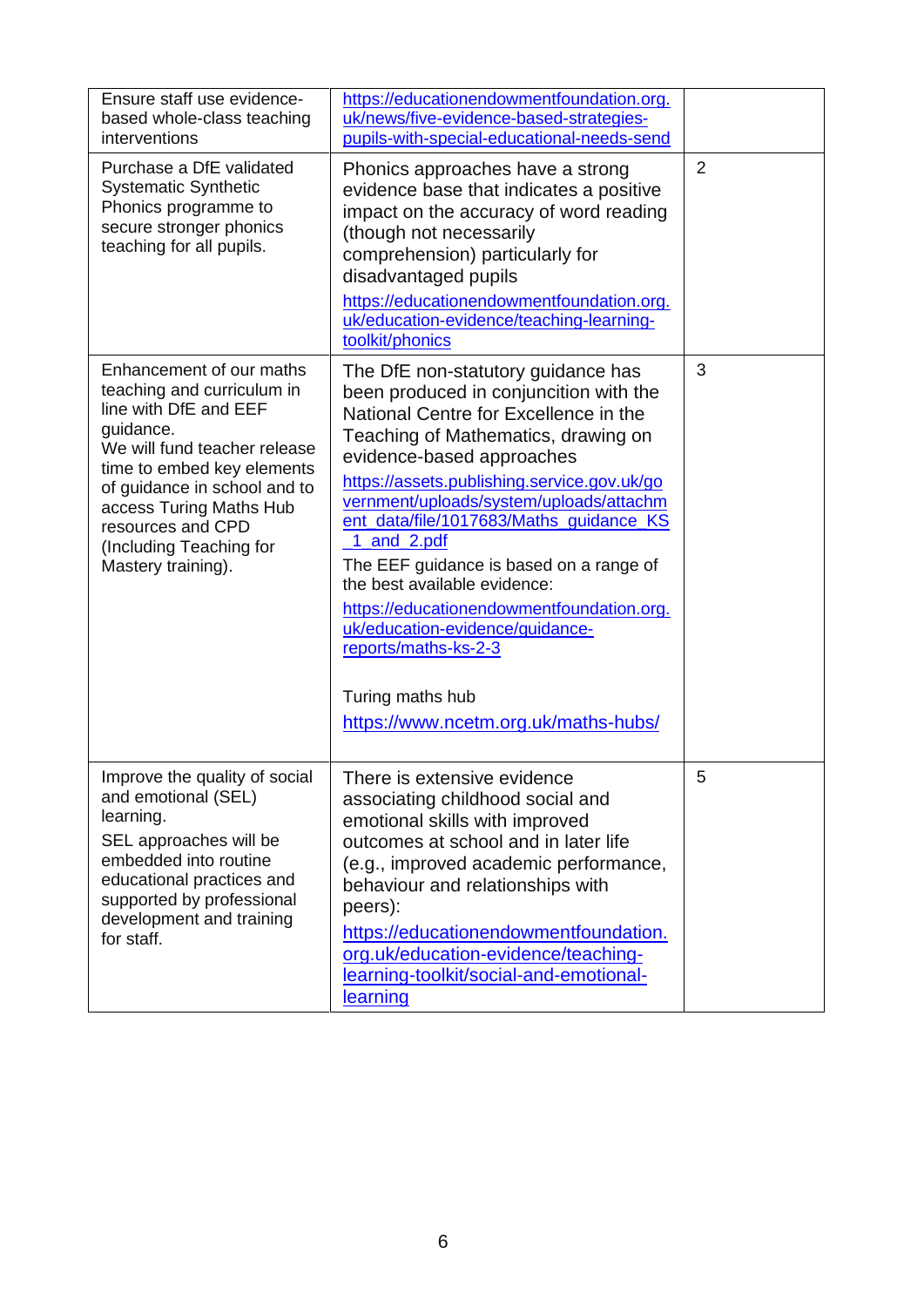#### **Targeted academic support (for example, tutoring, one-to-one support structured interventions)**

Budgeted cost: £19,451

| <b>Activity</b>                                                                                                                                                                                                                                                                                                                                                 | Evidence that supports this approach                                                                                                                                                                                                                                                                                                                                                                                                      | <b>Challenge</b><br>number(s)<br>addressed |
|-----------------------------------------------------------------------------------------------------------------------------------------------------------------------------------------------------------------------------------------------------------------------------------------------------------------------------------------------------------------|-------------------------------------------------------------------------------------------------------------------------------------------------------------------------------------------------------------------------------------------------------------------------------------------------------------------------------------------------------------------------------------------------------------------------------------------|--------------------------------------------|
| Purchase of a programmer<br>to improve listening,<br>narrative and vocabulary<br>skills for disadvantaged<br>pupils who have relatively<br>low spoken language skills.                                                                                                                                                                                          | Oral language interventions can have a<br>positive impact on pupils' language skills.<br>approaches that focus on speaking, listening<br>and a combination of the two show positive<br>impacts on attainment.<br>https://educationendowmentfoundation.org.u<br>k/education-evidence/teaching-learning-<br>toolkit/oral-language-interventions                                                                                             | 1,4                                        |
| Additional phonics sessions<br>targeted at disadvantaged<br>pupils who require further<br>phonics support. This will<br>be delivered in collaboration<br>with our local English Hub.                                                                                                                                                                            | Phonics approaches have a strong<br>evidence base indicating a positive impact<br>on pupils, particularly from disadvantaged<br>background. Targeted phonics<br>interventions have been shown to be<br>more effective when delivered as regular<br>sessions over a period up to 12 weeks.<br>https://educationendowmentfoundation.or<br>g.uk/education-evidence/teaching-<br>learning-toolkit/phonics                                     | $\overline{2}$                             |
| <b>Engaging with the National</b><br><b>Tutoring Programmer to</b><br>provide a blend of tuition,<br>mentoring and school-led<br>tutoring for pupils whose<br>education has been most<br>impacted by the pandemic.<br>A significant proportion of<br>the pupils who receive<br>tutoring with be<br>disadvantaged, including<br>those who are high<br>attainers. | Tuition targeted at specific needs and<br>knowledge gaps can be an effective<br>method to support low attaining pupils or<br>those falling behind, both one-to-one:<br>https://educationendowmentfoundation.or<br>g.uk/education-evidence/teaching-<br>learning-toolkit/one-to-one-tuition<br>and in small groups<br>https://educationendowmentfoundation.or<br>g.uk/education-evidence/teaching-<br>learning-toolkit/small-group-tuition | $\overline{4}$                             |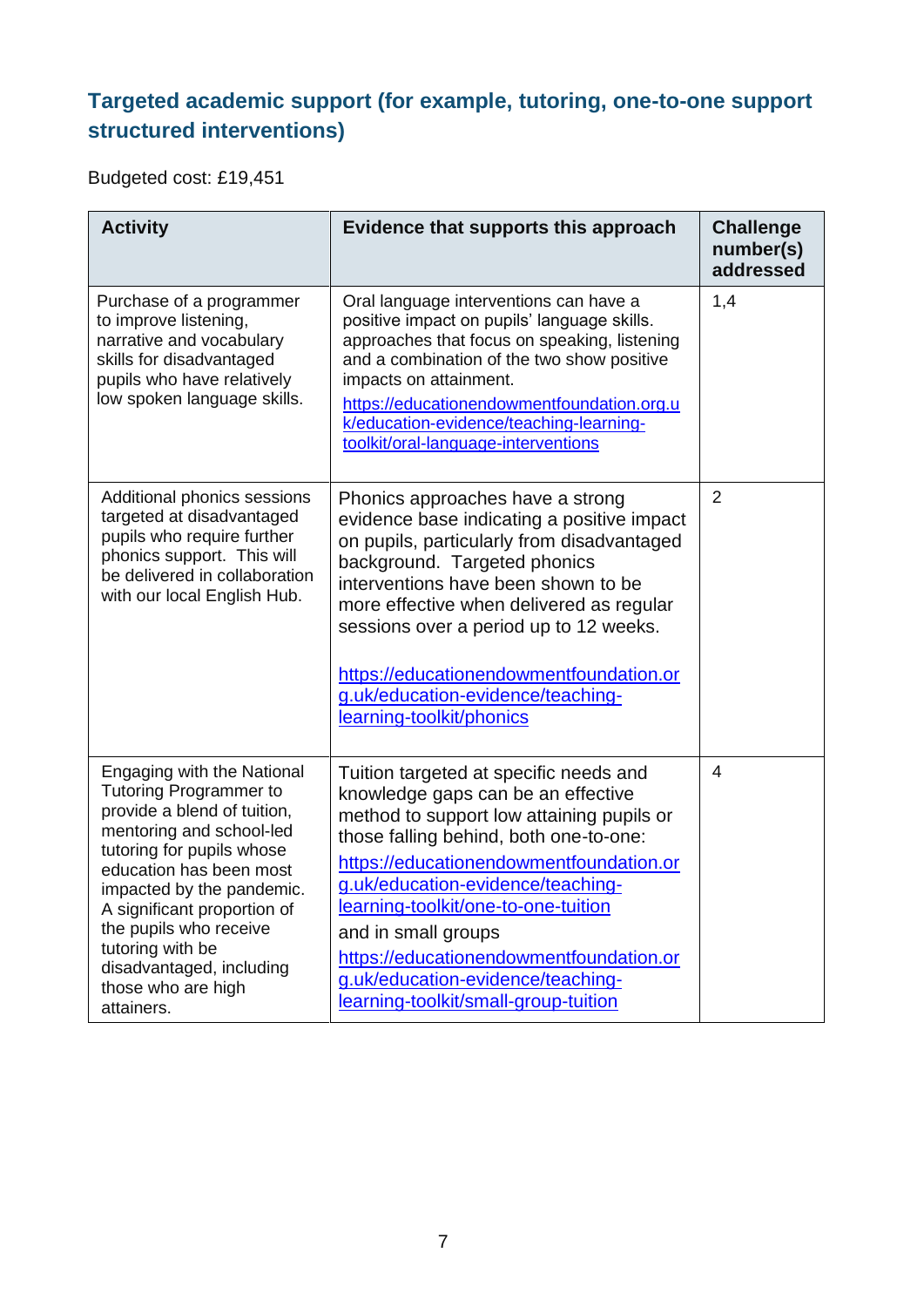#### **Wider strategies (for example, related to attendance, behaviour, wellbeing)**

Budgeted cost: £19.451

| <b>Activity</b>                                                                                                                                                                                                                                                                                                                                                                                                              | Evidence that supports this approach                                                                                                                                                                                                                                                                                                 | <b>Challenge</b><br>number(s)<br>addressed |
|------------------------------------------------------------------------------------------------------------------------------------------------------------------------------------------------------------------------------------------------------------------------------------------------------------------------------------------------------------------------------------------------------------------------------|--------------------------------------------------------------------------------------------------------------------------------------------------------------------------------------------------------------------------------------------------------------------------------------------------------------------------------------|--------------------------------------------|
| The mental health and<br>wellbeing of our pupils who<br>have been bereaved due to<br>Covid-19 are given priority<br>and learn coping strategies<br>through art therapy that they<br>can use back in their<br>mainstream class.<br>Art therapy for pupils who<br>have been bereaved with an<br>art psychotherapist who<br>specialises in bereavement                                                                          | https://www.ataloss.org/Pages/FAQs/Categ<br>ory/coronavirus-<br>pandemic?gclid=EAIaIQobChMIrNvxn8eI9A<br>IVsIBQBh0FpQCPEAAYASAAEgKkv_D_Bw<br>E<br>https://www.baat.org/About-<br>BAAT/Blog/236/PrimarySchoolBased-Art-<br>Therapy-Exploratory-Study-of-Changes-in-<br><b>Childrens-Social-Emotional-and-Mental-</b><br><b>Health</b> | 5                                          |
| Embedding principles of good<br>practice set out in the DfE's<br>Improving school attendance<br>advice.<br>This will involve training and<br>release time for staff to<br>develop and implement new<br>procedures and appointing<br>attendance/support officers to<br>improve attendance.                                                                                                                                    | The DfE guidance has been informed by<br>engagement with schools that have<br>significantly reduced levels of absence and<br>persistent absence.<br>https://www.gov.uk/government/publications<br>/school-attendance/framework-for-securing-<br>full-attendance-actions-for-schools-and-<br>local-authorities                        | 6                                          |
| Pupils with social, emotional<br>and mental health difficulties<br>are supported by the 2<br>SENDCOs, the SEND TAs,<br>the pastoral team and<br>referrals are made to art<br>therapy or external services<br>where needed. Mindfulness<br>and meditation used regularly<br>in whole school, group and<br>one to one where necessary.<br>Outdoor learning and forest<br>schools and access to high<br>quality PE support SEMH | https://freedomtoteach.collins.co.uk/effective<br>-pastoral-care/<br>https://www.afpe.org.uk/physical-<br>education/advice-on-sport-premium/                                                                                                                                                                                         | 5                                          |
| Contingency fund for acute<br>issues                                                                                                                                                                                                                                                                                                                                                                                         | Based on our experiences and those of<br>similar schools to ours, we have<br>identified a need to set a small amount<br>of funding aside to respond quickly to<br>needs that have not yet been identified.                                                                                                                           | All                                        |

**Total budgeted cost: £ 58,353**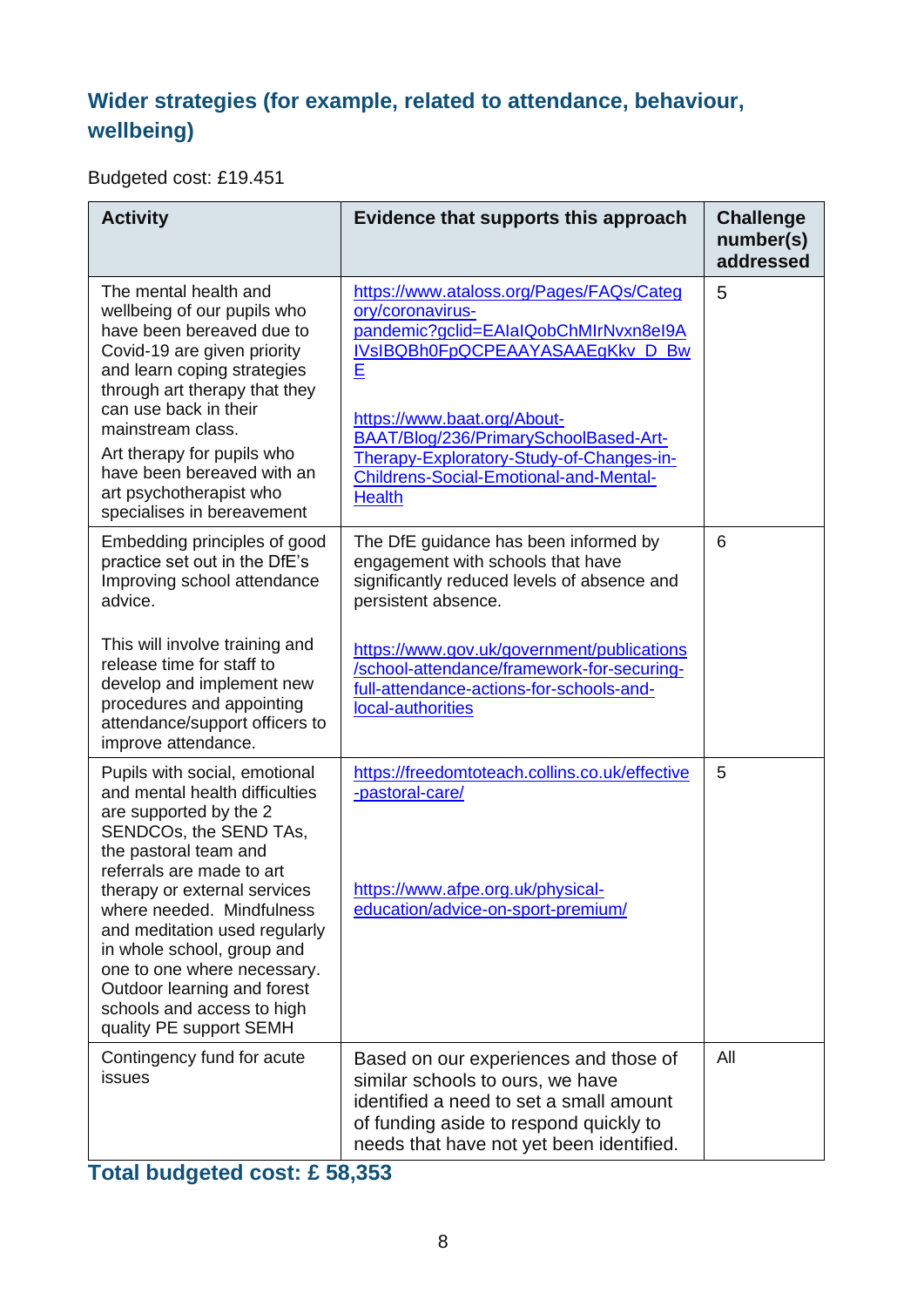# **Part B: Review of outcomes in the previous academic year**

#### **Pupil premium strategy outcomes**

This details the impact that our pupil premium activity had on pupils in the 2020 to 2021 academic year.

Our internal assessments during 2020-21 suggested that the performance of disadvantaged pupils was lower than in the previous 3 years in key areas of the curriculum. Despite being on track during the first year 2018-19, the outcomes we aimed to achieve in our previous strategy by the end of 2021-21 were therefore not fully realised.

Our assessment of the reasons for these outcomes points primarily to Covid-19 impact, which disrupted all our subject areas to varying degrees. As evidenced in schools across the country, school closure was most detrimental to our disadvantaged pupils, and they were not able to benefit from our pupil premium funded improvements to teaching and targeted interventions to the degree we had intended. The impact was mitigated by our resolution to maintain a high quality curriculum, including during periods of partial closure, which was aided by use of online resources such as those provided by Oak National Academy.

Although overall attendance in 2020-21 was lower than in the preceding 3 years at 95% it was higher than the national average. At times when all pupils were expected to attend school, absence among disadvantaged pupils was 6% higher than their peers and persistent absence 9% higher. These gaps are larger than in previous years, which is why attendance is a focus of our current plan.

Our assessments and observations indicated that pupil behaviour, wellbeing and mental health issues were significantly impacted last year, primarily due to Covid-19 related issues. The impact was particularly acute for disadvantaged pupils. We used pupil premium funding to provide wellbeing support for all pupils and targeted interventions where required. We are building on that approach with the activities detailed in this plan.

#### **Externally provided programmes**

*Please include the names of any non-DfE programmes that you purchased in the previous academic year. This will help the Department for Education identify which ones are popular in England*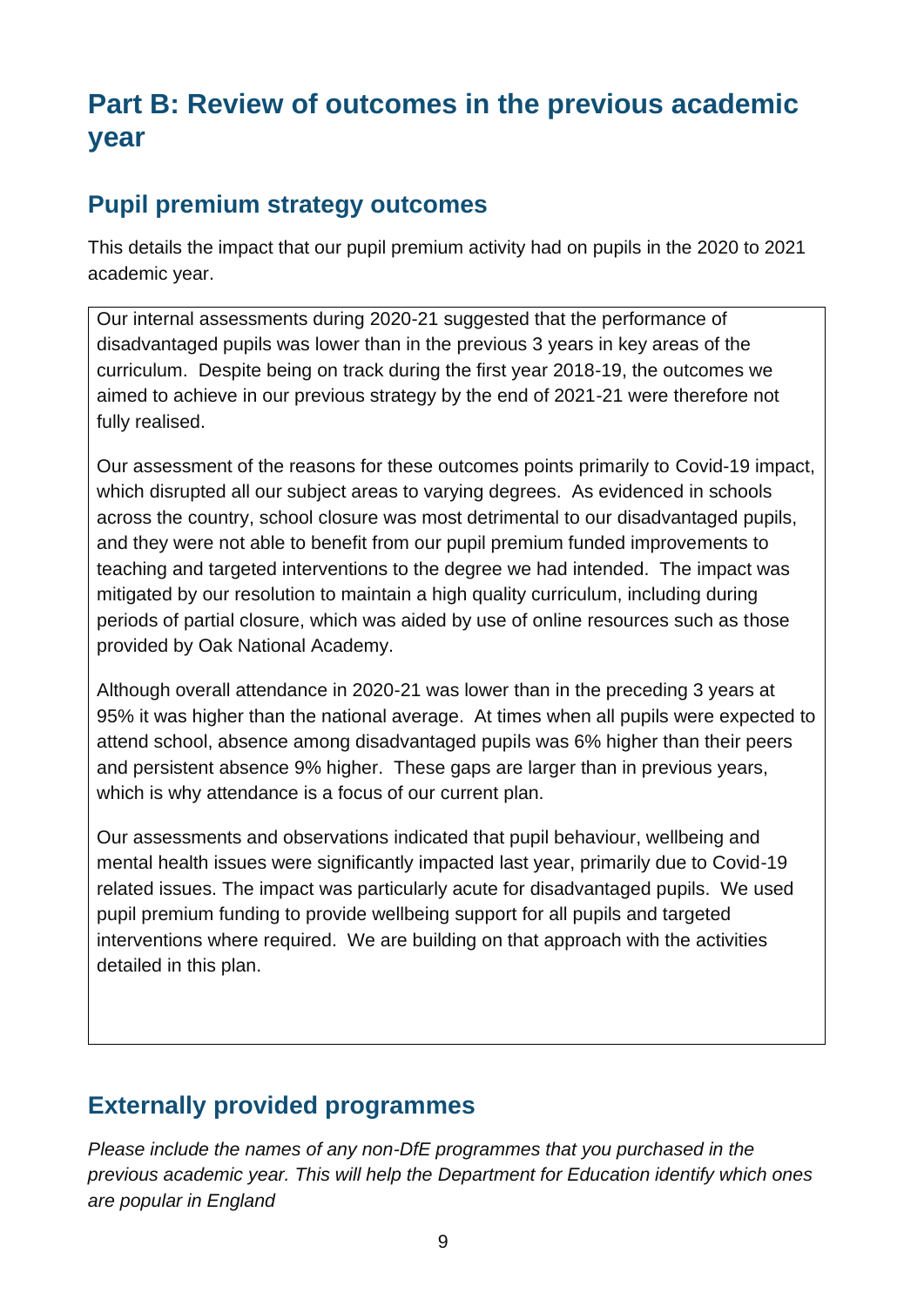| <b>Programme</b>                                                                                                  | <b>Provider</b>                     |
|-------------------------------------------------------------------------------------------------------------------|-------------------------------------|
| Turing Maths Hub training programme for<br>middle leaders to embed teaching for<br>mastery across all year groups | <b>Turing Maths Hub</b>             |
| Talk for writing training for all staff to<br>deliver talk for writing effectively                                | <b>Talk for Writing Pie Corbett</b> |

## **Service pupil premium funding (optional)**

*For schools that receive this funding, you may wish to provide the following information:* 

| <b>Measure</b>                                                                    | <b>Details</b>                                                                                                                                                                  |
|-----------------------------------------------------------------------------------|---------------------------------------------------------------------------------------------------------------------------------------------------------------------------------|
| How did you spend your service pupil<br>premium allocation last academic year?    | <b>INSET training, staffing, CPD, Art</b><br>therapy for bereaved pupils, Maths<br>resources, cover for Maths lead to<br>support other staff.                                   |
|                                                                                   | We identified gaps in service children's<br>education caused by moving between<br>schools which we addressed with<br>targeted support.                                          |
| What was the impact of that spending on<br>service pupil premium eligible pupils? | Teachers observed improvements in<br>wellbeing amongst service children.<br>Assessments demonstrated progress in<br>subject areas where extra support<br>classes were provided. |
|                                                                                   | Steady improvement in disadvantaged<br>pupil progress in Reading, Writing and<br>Maths.                                                                                         |
|                                                                                   | Exceeded disadvantaged national<br>average in Year 1 phonics screening<br>check and Year 2 retest.                                                                              |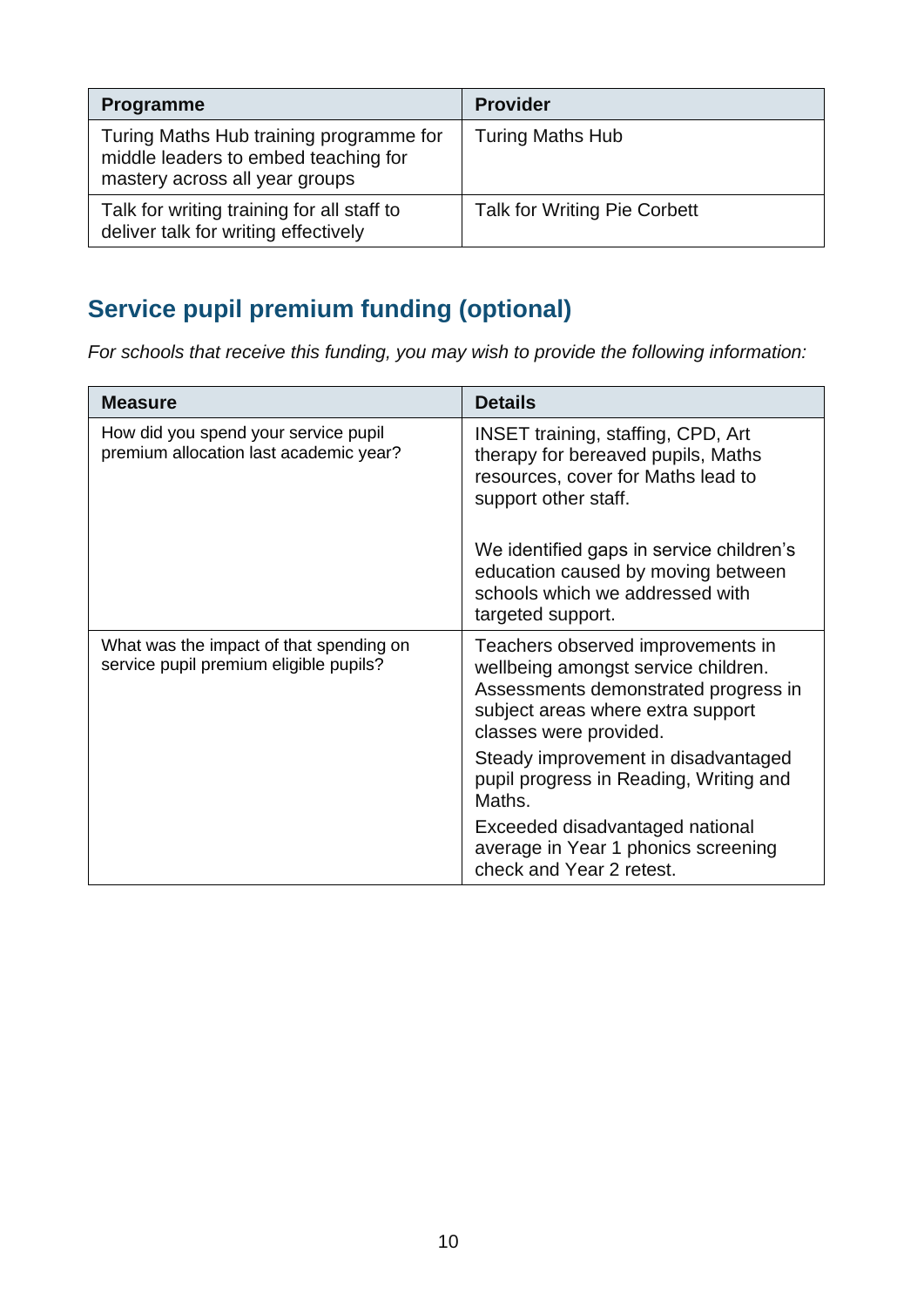# **Further information (optional)**

#### **Additional Activity:**

Our pupil premium strategy will be supplemented by additional activity that is not being funded by pupil premium or recovery premium. That will include:

- Embedding more effective practice around feedback. EEF evidence demonstrates this has significant benefits for pupils, particularly disadvantaged pupils.
- Utilising a DfE grant to train a senior mental health lead. The training we have selected will focus on the training needs identified through the online tool: to develop our understanding of our pupils' needs, give pupils a voice in how we address wellbeing, and support more effective collaboration with parents.
- Offering a wide range of high-quality extracurricular activities to boost wellbeing. behaviour, attendance and aspiration. Activities will focus on building life skills such as confidence, resilience and socialising. Disadvantaged pupils will be encouraged and supported to participate.

#### **Planning, implementation and evaluation:**

In planning our new pupil premium strategy, we evaluated why activity undertaken in previous years had not had the degree of impact that we had expected. We also commissioned a pupil premium review to get an external perspective.

We triangulated evidence from multiple sources of data including assessments, engagement in class book scrutiny, conversations with parents, students and teachers in order to identify the challenges faced by disadvantaged pupils. We also used the EEF's families of schools database to view the performance of disadvantaged pupils to learn from their approach.

We looked at a number of reports, studies and research papers about effective use of pupil premium,

[https://assets.publishing.service.gov.uk/government/uploads/system/uploads/attachme](https://assets.publishing.service.gov.uk/government/uploads/system/uploads/attachment_data/file/379205/The_20pupil_20premium_20-_20an_20update.pdf) [nt\\_data/file/379205/The\\_20pupil\\_20premium\\_20-\\_20an\\_20update.pdf](https://assets.publishing.service.gov.uk/government/uploads/system/uploads/attachment_data/file/379205/The_20pupil_20premium_20-_20an_20update.pdf)\_the impact of disadvantage on education outcomes [https://epi.org.uk/publications-and](https://epi.org.uk/publications-and-research/education-in-england-annual-report-2020/)[research/education-in-england-annual-report-2020/](https://epi.org.uk/publications-and-research/education-in-england-annual-report-2020/)

and how to address challenges to learning presented by socio-economic disadvantage.

[https://assets.publishing.service.gov.uk/government/uploads/system/uploads/attachme](https://assets.publishing.service.gov.uk/government/uploads/system/uploads/attachment_data/file/735453/Barriers_to_learning_-_Qualitative_report.pdf) [nt\\_data/file/735453/Barriers\\_to\\_learning\\_-\\_Qualitative\\_report.pdf](https://assets.publishing.service.gov.uk/government/uploads/system/uploads/attachment_data/file/735453/Barriers_to_learning_-_Qualitative_report.pdf)

<https://www.jrf.org.uk/sites/default/files/jrf/migrated/files/2123.pdf>

We also looked at studies about the impact of the pandemic on disadvantaged pupils.

[https://www.oecd.org/coronavirus/policy-responses/the-impact-of-covid-19-on-student](https://www.oecd.org/coronavirus/policy-responses/the-impact-of-covid-19-on-student-equity-and-inclusion-supporting-vulnerable-students-during-school-closures-and-school-re-openings-d593b5c8/)[equity-and-inclusion-supporting-vulnerable-students-during-school-closures-and](https://www.oecd.org/coronavirus/policy-responses/the-impact-of-covid-19-on-student-equity-and-inclusion-supporting-vulnerable-students-during-school-closures-and-school-re-openings-d593b5c8/)[school-re-openings-d593b5c8/](https://www.oecd.org/coronavirus/policy-responses/the-impact-of-covid-19-on-student-equity-and-inclusion-supporting-vulnerable-students-during-school-closures-and-school-re-openings-d593b5c8/)